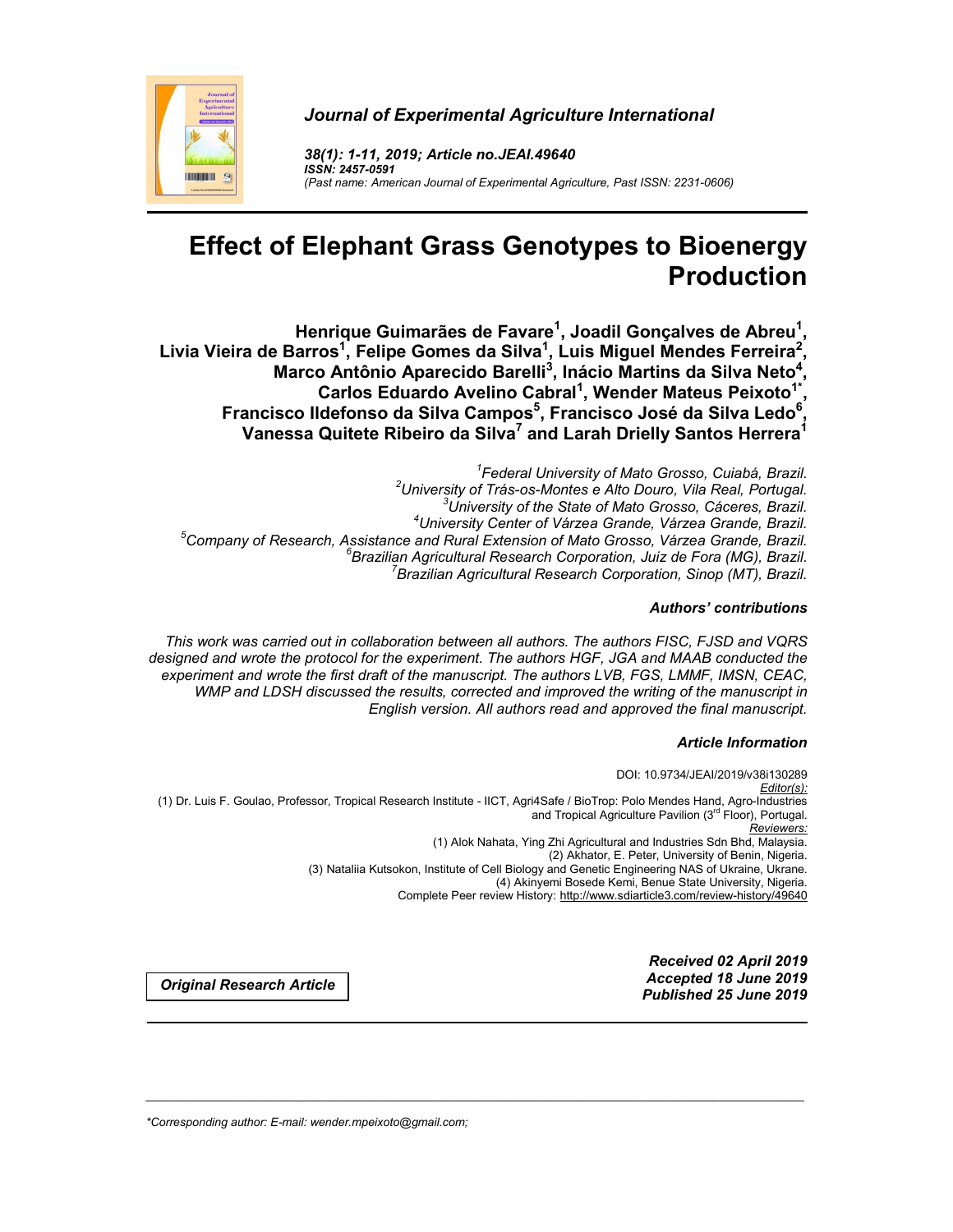# **ABSTRACT**

The study aimed to evaluate the agronomic characteristics of elephant grass (*Pennisetum purpureum* Schum.) genotypes on energy production in the combustion form. A randomized block design with 3 repetitions was used. The treatments were arranged in subdivided plots scheme, considering as a plot the genotypes and as subplots, the harvest season. The agronomic characteristics plant height (H), leaf length (LL), leaf blade width (LBW), stem diameter (SD), tillers number (TN), stem percentage (SP), dry matter yield (DMY) were evaluated. The rainy season provided greater H to elephant grass genotypes with height above 3.5 m. The average SP obtained by the genotypes was 68.21% and 67.21% to the first and second year of cultivation, respectively, which gives the biomass good quality of burning. The rainy season provided greater DMY comparing to the dry season. In the first year of cultivation there were genotypes with annual dry matter yield (ADMY) above 50 ton ha<sup>-1</sup> year<sup>-1</sup>, however, the non-maintenance of soil fertility promoted the reduction of 39.17% and 39.05% in the DMY and ADMY, respectively. Analyzing the agronomic characteristics, we conclude that the promising genotypes of elephant grass to produce energy in the form of direct combustion are CNPGL 91-25-1, Cubano Pinda, BRS Canará, Porto Rico and Mercker.

*Keywords: Bioenergy; biomass; Pennisetum purpureum; stem percentage; yield.*

## **1. INTRODUCTION**

Fossil fuels present environmental problems that alter the climate dynamics, as well as being a finite resource. Therefore, there is a need to generate alternative energy, from renewable natural resources, to the point of meeting the needs of society, with minimal environmental impact.

Energy crops have been environmentally more sustainable alternatives to the intensive use of fossil fuels because the biomass produced can be used in several energy segments, for example, biofuel, electric energy and thermal energy. In the greenhouse gas (GHG) mitigation plan, these plants stand out from the fossil fuels for not emitting oxides to the environment responsible for the acid rains [1], low cost of production with minimal use of fossil fuel sources, high potential for carbon sequestration, once the emitted  $CO<sub>2</sub>$  is absorbed again during photosynthesis [2]. These characteristics have resulted in interest from both the private and public sectors, not only because of its economic applicability but also mainly because of the goals and agreements stipulated in the Rio 21, Kyoto Protocol and Paris Agreement [3].

There are promising species for energy use in the agricultural sector, among them elephant grass (*Pennisetum purpureum* Schum.), one of the most widespread tropical forage species in the world, used on livestock properties as a roughage [4]. Included among energy crops, it can be the most important renewable source for

future energy production [5], due to its versatility such as fiber for paper industry [6]; biomass for the production of bioethanol [7]; direct combustion of biomass as a substitute for charcoal [8,9]; co-products generated in biorefineries [10,2]. In addition, it presents excellent energy balance elucidated by [11] in the use of in-kind burning of elephant grass, obtaining 21.3 units of renewable energy for each unit of fossil energy used in the production process.

In Brazil, traditionally, eucalyptus and its coproducts are widely used as an energy resource. In this sense, elephant grass appears as an option because it presents dry matter yields above 50 ton  $ha^{-1}$  year<sup>-1</sup> [12], approximately double the eucalyptus; lower production cycle with semiannual harvest; C4 metabolism that ensures greater carbon assimilation; calorific power between 4,100 and 4,500 kcal  $kg^{-1}$  [13]; low production cost and the possibility of producing briquettes and pellets [14].

The variability of elephant grass genotypes is large and well under subtropical and tropical conditions in Brazil. Recently the Brazilian Agricultural Research Corporation (Embrapa) released to the Atlantic Forest biome, the cultivar BRS Capiaçu to forage purposes [15], but with potential to energy production, it has produced more than 80 ton  $ha^{-1}$  year<sup>-1</sup> with two semiannual harvests [16]. On the other hand, there are cultivars that are in disuse and can be promising for direct burning, due to the high contents of dry matter and fiber that present [17].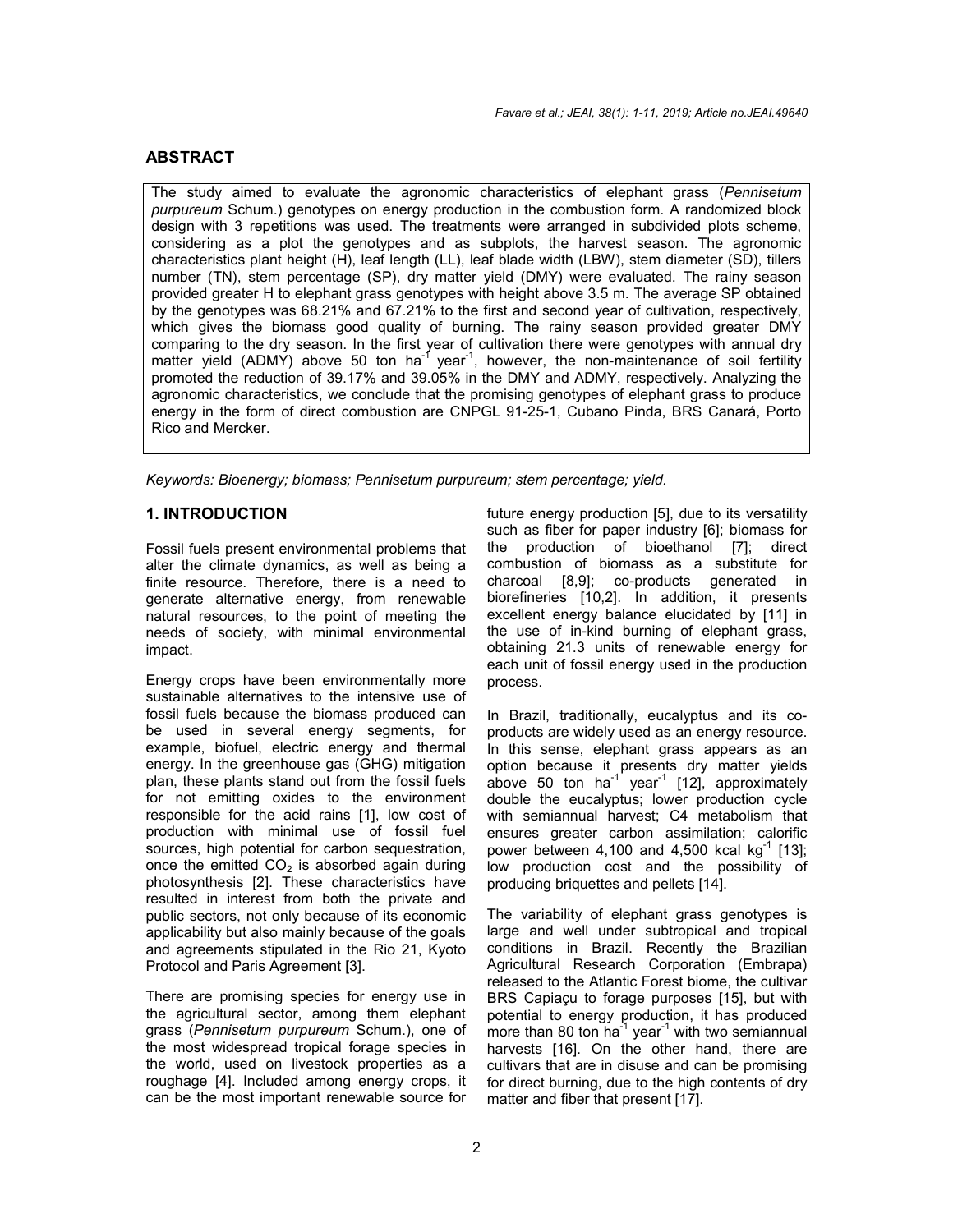Since the elephant grass is among the most relevant crops as a renewable source for energy production in the coming decades, this study aimed to evaluate the agronomic characteristics of elephant grass genotypes on the energy production in the combustion form.

#### **2. MATERIALS AND METHODS**

The experiment was carried out at the Experimental Field of the *Empresa Matogrossense de Pesquisa, Assistência e Extensão Rural* (EMPAER) in Cáceres – MT, Brazil, located at 16°09'04" of Latitude South; 57°38'03" West Longitude; altitude of 157 m. The climate in the municipality, according to the Köppen classification, is Aw type, that is, tropical, metamérmico climate, characterized by two well defined periods: Dry (May to September) and rainy (October to April).

The experiment lasted two years (from 2016 to 2018), with harvests every 6 months counted after the standardization harvest (March 2016), being made one harvest in the dry season (September) and another one in the rainy season (March), in four harvests in two consecutive years.

Chemical and granulometric analysis of the soil of experimental area was carried out as shown in Table 1 prior to planting where the establishment fertilization recommendation was made. After the last harvest of the elephant grass, a new analysis of the soil was made to verify the level of fertility of the soil after the four harvest cycles. The soil was characterized as Chernosolic Eutrophic Red-Yellow ARGISSOLO, medium/clayey texture.

Soil preparation was done with a plowing and two harrowing in the month of September 2015, without application of limestone, due to the percentage of saturation per desired base being above 50%, considered adequate for establishment of elephant grass [18]. The elephant grass seedlings were obtained in the nursery of the Experimental Field of the EMPAER. The planting of the stems was done in a "foot-with-tip" system, with the seedlings placed in the planting groove and covered with soil, using a spacing of 1.0 m between rows.

The single fertilization was carried out in the establishment of elephant grass in the amounts of 70 kg of  $P_2O_5$  ha<sup>-1</sup>, 100 kg of K<sub>2</sub>O ha<sup>-1</sup> and 100 kg of N ha<sup>-1</sup> using the following fertilizers: simple superphosphate, potassium chloride and ammonium sulfate, respectively. Both nitrogen and potassium fertilizer were divided in two applications, the first one in planting (November 2015), and the second one shortly after the harvest to uniformity (March 2016).

The experimental design was a randomized block with three repetitions. The treatments were arranged in subdivided plots scheme, considering as genotypes (Cubano Pinda, Porto Rico, Vrukwona, Piracicaba 241, Cuba 116, Taiwan A 25, Mercker, Napier, Canará, Guaçu, Cameroon and the CNPGL 93-41-1 and CNPGL 91-25-1 clones) and harvest season (dry and rainy) as subplots. The experimental unit consisted of four rows of 5.0 m in length with spacing between rows of 1.0 m, totaling 20  $m^2$ . The two central rows were considered as useful area, scoring 1.0 m at the ends.

The first harvest was made in September 2016 (dry harvest), and successive harvests were carried out every 6 months, as follows: March 2017 (rainy harvest), September 2017 (dry harvest); March 2018 (rainy harvest).

The agronomic characteristics evaluated were obtained by the arithmetic mean of three tillers selected at random within the useful area. They were: plant height  $- H(m)$ , stem diameter  $- SD$ (mm), leaf length  $-$  LL (m), leaf blade width  $-$ LBW (cm), tillers number per linear meter – TN (linear m), dry matter yield per season – DMY (ton ha<sup>-1</sup>) and annual dry matter yield  $-$  ADMY  $($ ton ha $^{-1})$ .

**Table 1. Chemical and granulometric analysis in the 0 to 20 cm layer of the experimental area before planting (A) and after the last cut of the elephant grass (B)**

| рH    |                                                            |                        |  | K Ca Mg Al H+Al SB CEC V |         |         | OM                                                          | Sand Silt |     | Clay |
|-------|------------------------------------------------------------|------------------------|--|--------------------------|---------|---------|-------------------------------------------------------------|-----------|-----|------|
|       | $(CaCl2)$ (mg dm <sup>-3</sup> ) $\overline{(cmolc dm-3)}$ |                        |  |                          |         |         | $(%)$ (g dm <sup>3</sup> ) $\overline{(g \text{ kg}^{-1})}$ |           |     |      |
| A 5.6 | 6.90                                                       | $0.12$ 2.2 0.8 0.0 2.1 |  |                          | 3.1 5.2 |         | 60 27.0                                                     | 723.      | -56 | 221  |
| B 5.8 | 4.10                                                       |                        |  | $0.09$ 3.3 1.2 0.0 2.1   |         | 4.7 6.8 | 69 24.1                                                     |           |     |      |

*P = Phosphorus; K = Potassium; Ca = Calcium; Mg = Magnesium; Al = Aluminium; H = Hydrogen; SB = Sum of bases; CEC = Cation exchange capacity; V = Base saturation; OM = Organic matter*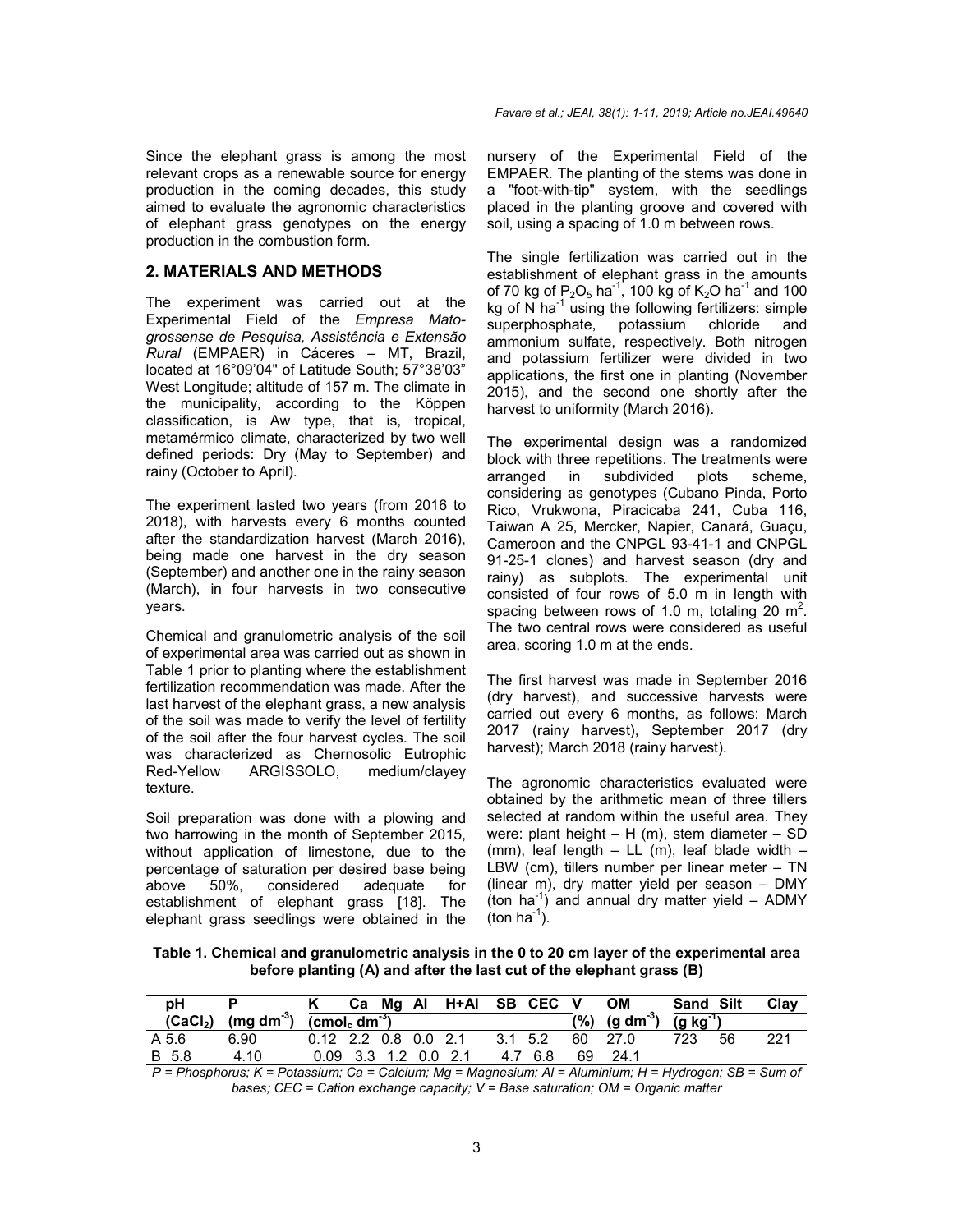The dry matter content – DM% and stem percentage – SP% were obtained from three tillers selected at random within the useful area and represented the whole plant, leaf blade and<br>pseudostem. These portions were duly pseudostem. These portions were duly separated into the morphological components, then minced and packed in a paper bag, weighed and placed in an oven of 55°C until reaching a constant mass. Afterwards, the samples were again weighed to obtain the air-dried sample.

The data collected were submitted to Lilliefors test for normality and Bartlett's test for homogeneity of variances. We proceeded with analysis of variance and Scott-Knott's test [19].

#### **3. RESULTS AND DISCUSSION**

#### **3.1 Plant Height, Leaf Length, Leaf Blade Width and Stem Percentage**

In the first year of cultivation, comparing both seasons (rainy and dry), all genotypes had higher H  $(P < .05)$  in the rainy. However, the CNPGL 93-41-1 clone did not differ statistically from the dry season (Table 2), which shows that the moisture factor did not affect it with a decrease in H.

The H of genotypes in the dry season, there was no difference  $(P > .05)$  with an average of 2.56 m. Otherwise, the genotypes Cameroon, Porto Rico, Taiwan A 25, Vrukwona, Guaçu, Cuba 116, BRS Canará and Cubano Pinda had the highest H ( $P < .05$ ) in the rainy season.

In the second year of cultivation, CNPGL 93-41-1 presented a similar result to the other genotypes, obtaining greater H in the rainy season (Table 3). The H reduction in the dry season is due to the lack of rainfall, which restricts plant growth, occurring naturally at this time of year. With the return of rainfall, plant height increases were observed for all genotypes, thus demonstrating the direct relationship between soil water availability and elephant grass height [20].

The genotypes that presented, at the same time, greater H  $(P < .05)$  in the dry and rainy seasons in the  $2^{nd}$  year of cultivation were Taiwan A-25, Piracicaba 241, Cubano Pinda and BRS Canará with heights between 3.79 and 4.24 m. [16] evaluating semiannual harvests in elephant grass genotypes (BRS Capiaçu, Venezuela and Madeira), biomass sorghum (BRS 716) and sugarcane (RB 92579 and cane energy) verified plant height varying from 2.9 to 3.4 m among the evaluated species/cultivars, with emphasis on elephant grass that presented the superior heights. It is worth noting that elephant grass has the potential to reach more than 5.0 m in height, which makes this feature extremely important for energetic purpose of elephant grass, as it positively correlates with dry matter yield [21].

#### **Table 2. Plant height (H), Leaf Length (LL), Leaf Blade Width (LBW) and Stem Percentage (SP) of elephant grass genotypes, at 6 months of age in the dry and rainy seasons of the first year of cultivation (2016-2017)**

| Genotype          |        | H(m)                |                     | LL(m)  | LBW (cm)            |        | SP (%)  |         |
|-------------------|--------|---------------------|---------------------|--------|---------------------|--------|---------|---------|
|                   | Drv    | <b>Rainv</b>        | <b>Dry</b>          | Rainy  | Dry                 | Rainy  | Dry     | Rainy   |
| CNPGL 93-41-1     | 2.93aA | 2.79bA              | 1.33aA              | 1.01aA | 5.37aA              | 4.67aB | 60.61aA | 68.48aA |
| CNPGL 91-25-1     | 2.41aB | 2.94bA              | 1.31aA              | 1.16aA | 4.70bA              | 4.35bA | 64.98aA | 69.06aA |
| Taiwan A25        | 2.72aB | 3.35aA              | 0.78 <sub>b</sub> A | 0.83aA | 1.23eB              | 3.06cA | 63.90aA | 66.30aA |
| Cuba 116          | 2.67aB | 3.41aA              | 1.11aA              | 0.88aA | 3.74bA              | 3.08cA | 70.56aA | 66.70aA |
| Mercker           | 2.39aB | 3.11 <sub>b</sub> A | 1.27aA              | 1.01aA | 5.07aA              | 5.09aA | 66.25aA | 65.00aA |
| Cameroon          | 2.47aB | 3.30aA              | 1.20aA              | 1.07aA | 4.37bA              | 4.58aA | 66.48aA | 62.63aA |
| Piracicaba 241    | 2.26aB | 3.11 <sub>b</sub> A | 1.38aA              | 1.04aB | 5.03aA              | 3.99bB | 72.62aA | 66.13aA |
| Vrukwona          | 2.24aB | 3.36aA              | 1.24aA              | 0.92aA | 4.13bA              | 4.08bA | 69.92aA | 65.50aA |
| Napier            | 2.50aB | 3.02 <sub>b</sub> A | 1.22aA              | 0.96aA | 3.93 <sub>b</sub> A | 3.69cA | 71.60aA | 70.80aA |
| Porto Rico        | 2.67aB | 3.35aA              | 0.73 <sub>b</sub> A | 0.99aA | 2.30dB              | 3.12cA | 70.17aA | 63.20aA |
| Guacu             | 2.85aB | 3.38aA              | 1.09aA              | 0.95aA | 3.17cB              | 4.02bA | 75.07aA | 69.70aA |
| Cubano Pinda      | 2.58aB | 3.57aA              | 1.08aA              | 1.04aA | 3.60bB              | 4.33bA | 72.48aA | 70.26aA |
| <b>BRS Canará</b> | 2.55aB | 3.47aA              | 1.35aA              | 1.01aB | 3.77bA              | 4.14bA | 75.39aA | 70.80aA |
| $CV(a)$ $%$       | 10.40  |                     | 15.58               |        | 11.78               |        | 9.15    |         |
| $CV(b)$ $%$       | 8.80   |                     | 17.77               |        | 10.04               |        | 11.62   |         |

*CV (a) (%): Coefficient of variation of plot; CV (b) (%): Coefficient of variation of the subplot; Averages followed by the same letter, lowercase vertical and uppercase horizontal do not differ from each other by the Scott Knott test at 5%*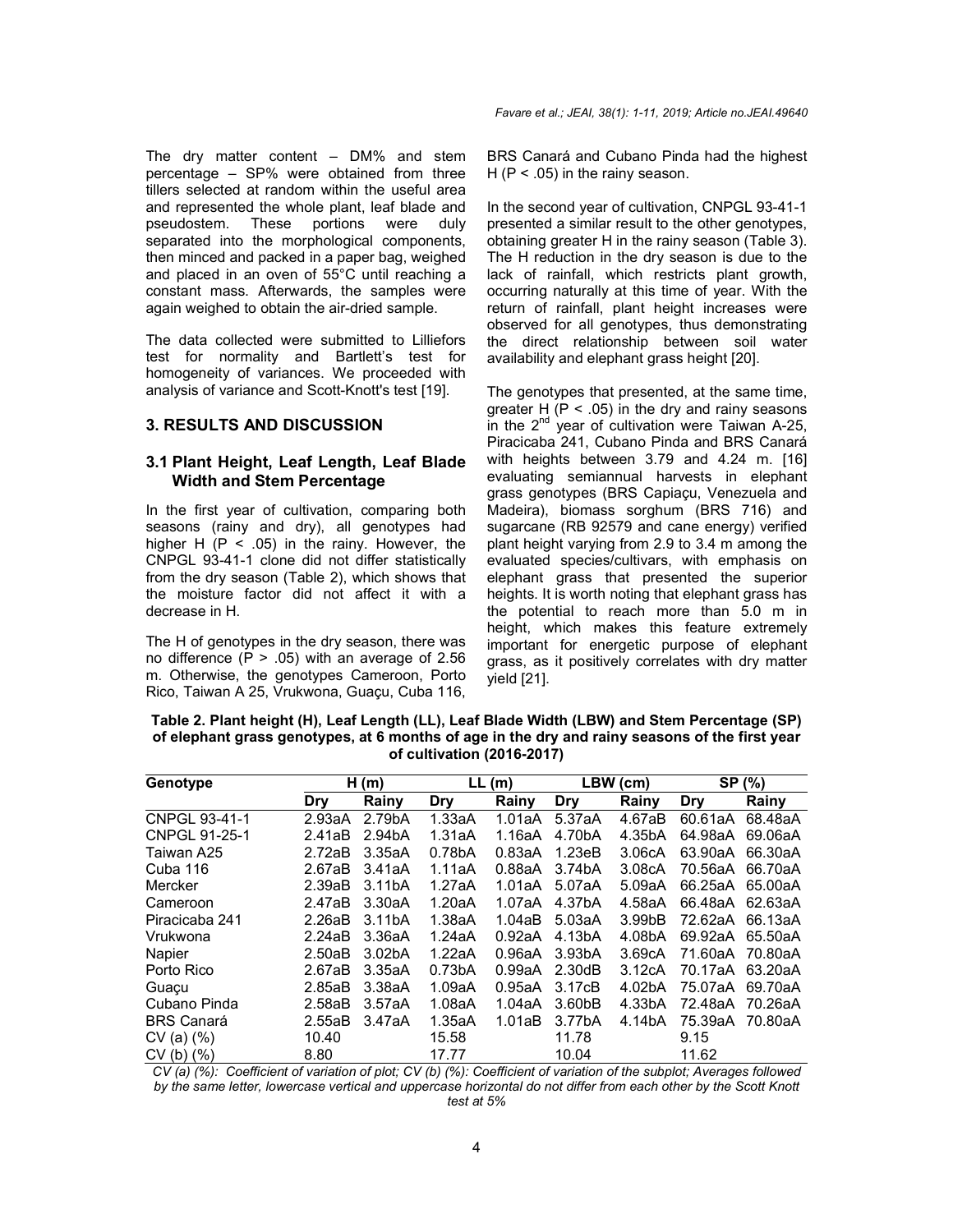| Genotype          | H(m)                |                     | LL(m)  |                     | LBW (cm)            |                     | SP (%)     |         |
|-------------------|---------------------|---------------------|--------|---------------------|---------------------|---------------------|------------|---------|
|                   | <b>Dry</b>          | Rainy               | Dry    | Rainy               | Dry                 | Rainy               | <b>Dry</b> | Rainy   |
| CNPGL 93-41-1     | 1.47bB              | 2.58cA              | 0.87aA | 0.99aA              | 4.07aA              | 4.90aA              | 56.97aA    | 69.39aA |
| CNPGL 91-25-1     | 1.55bB              | 3.95aA              | 0.79aA | 0.22cB              | 3.82aA              | 1.67bB              | 63.89aA    | 74.09Aa |
| Taiwan A25        | 1.84aB              | 4.31aA              | 0.75aA | 0.22cB              | 1.59bA              | 1.17bA              | 73.52aA    | 68.72aA |
| Cuba 116          | 1.91aB              | 3.50 <sub>b</sub> A | 0.75aA | 0.54 <sub>b</sub> A | 3.21aA              | 2.50bA              | 69.46aA    | 77.10aA |
| Mercker           | 1.52 <sub>b</sub> B | 3.47 <sub>b</sub> A | 0.83aA | 0.63 <sub>b</sub> A | 4.09aA              | 3.87aA              | 58.29aA    | 73.75aA |
| Cameroon          | 1.88aB              | 3.48bA              | 0.87aA | 0.93aA              | 3.88aA              | 4.23aA              | 70.53aA    | 77.08aA |
| Piracicaba 241    | 1.88aB              | 3.79aA              | 0.82aA | 0.40cB              | 3.20aA 3.30aA       |                     | 66.96aA    | 64.01aA |
| Vrukwona          | 2.01aB              | 3.27 <sub>b</sub> A | 0.78aA | 0.70 <sub>b</sub> A | 3.54aA 3.90aA       |                     | 69.60aA    | 68.08aA |
| Napier            | 1.52 <sub>bB</sub>  | 3.04 <sub>b</sub> A | 0.81aA | 0.92aA              | 3.02aA 3.50aA       |                     | 60.96aA    | 46.17aA |
| Porto Rico        | 2.11aB              | 3.36 <sub>b</sub> A | 0.84aA | 0.67 <sub>b</sub> A | 1.71 <sub>b</sub> A | 2.67bA              | 67.49aA    | 54.39aA |
| Guaçu             | 2.15aB              | 3.27 <sub>b</sub> A | 0.74aA | 0.64 <sub>b</sub> A | 2.13 <sub>bA</sub>  | 3.00aA              | 74.79aA    | 63.48aA |
| Cubano Pinda      | 1.96aB              | 4.12aA              | 0.85aA | 0.25cB              | 2.13 <sub>b</sub> A | 1.67bA              | 73.45aA    | 73.61aA |
| <b>BRS Canará</b> | 2.06aB              | 4.24aA              | 0.84aA | 0.29cB              | 3.04aA              | 1.90 <sub>b</sub> A | 67.13aA    | 67.56aA |
| $CV(a)$ $%$       | 18.12               |                     | 21.96  |                     | 25.01               |                     | 13.72      |         |
| $CV(b)$ $%$       | 11.35               |                     | 24.38  |                     | 24.62               |                     | 15.16      |         |

**Table 3. Plant height (H), leaf length (LL), Leaf Blade Width (LBW) and stem percentage (SP) of elephant grass genotypes, at 6 months of age in the dry and rainy seasons of the first year of cultivation (2017-2018)**

*CV (a) (%): Coefficient of variation of plot; CV (b) (%): Coefficient of variation of the subplot; Averages followed by the same letter, lowercase vertical and uppercase horizontal do not differ from each other by the Scott Knott test at 5%*

In the first year of cultivation, comparing both seasons, all genotypes presented lower LL in the dry season  $(P < .05)$ , except for Piracicaba 241 and BRS Canará genotypes (Table 2). During the dry season, there was a significant difference between the genotypes  $(P < .05)$  where only Porto Rico and Taiwan A 25 had lower LL, respectively, with 0.73 and 0.78 m. There was no significant difference between genotypes in the rainy season, with average LL of 1.07 m.

In the second year of cultivation, there was a statistical difference between both seasons, being that the CNPGL 91-25-1, Taiwan A 25, Piracicaba 241, Cubano Pinda and BRS Canará genotpes had the lowest LL in the rainy season  $(P < .05)$  (Table 3). In the dry season, there was no difference between genotypes, with average LL of 0.81 m.

The leaf blade is responsible for the photosynthesis and fixation of free carbon in the plant structure, but this can change the chemical characteristics of the biomass because there is a higher deposition of minerals compared to the more fibrous fraction coming from the stem [22]. This is undesirable due to the formation of chemical compounds that at high temperature damage the metallic surfaces of the boilers and increase the deposition of ashes [23].

As a strategy for the reduction of post-burning residues and better quality of biomass, the productive cycle of the energy crop is very important because gains are obtained as increased dry matter yield and percentage of fibers and reduction of minerals. [24], evaluating the yield of elephant grass BRS Canará to hay production at harvest intervals of 42, 60, 76, 91 and 105 days in the rainy season, verified an increase in dry matter yield and reduction in mineral matter, according to the increase in age, which consequently will have a direct influence on the calorific value of the biomass.

To LBW in the first year of cultivation, comparing both seasons, all genotypes had higher LBW in the rainy season  $(P < .05)$ , except for CNPGL 93-41-1 and Piracicaba 241 genotypes which obtained respectively 4.67 and 3.99 cm (Table 2). When observed within each season, the CNPGL 93-41-1 clone and the Mercker genotype obtained higher LBW within the dry season near to Piracicaba 241, as in the rainy season, near to the Cameron.

In the  $2^{nd}$  year of cultivation, comparing the seasons, just CNPGL 91-25-1 genotype presented superior LBW  $(P < .05)$  in the dry season than the others (Table 3). In the dry season, there was a significant difference with superior LBW for most genotypes  $(P < .05)$ , excepting Taiwan A 25, Porto Rico, Guaçu, Cubano Pinda with respective values of 1.59; 1.71; 2.13; 2.13 cm. In the rainy seasons the superior LBW  $(P < .05)$  was obtained by CNPGL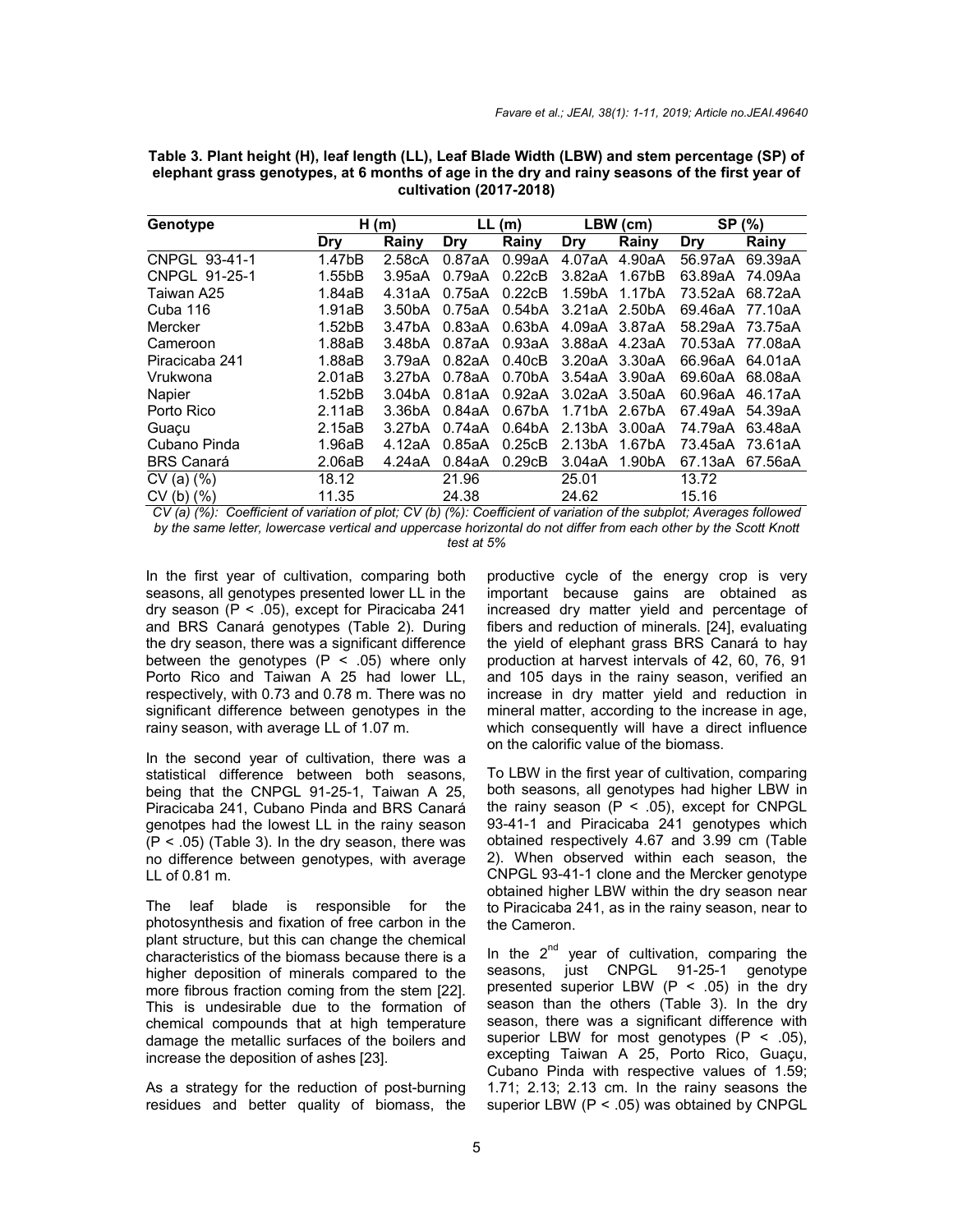93-41-1, Mercker, Cameroon, Piracicaba 241, Vrucwona, Napier and Guaçu genotypes.

In breeding programs for biomass production, genotypes with higher LBW have a negative correlation with dry matter production (r=-0.81), in contrast, increases in variables such as H, SD and TN, the lower the LBW and thus higher DMY values will be obtained, according to [21]. Decrease in DM yield of elephant grass due to the presence of leaf blade is probably due to the lower density of this fraction, especially when compared with the stem. "Lighter" morphological structures are undesirable in direct burning due to the correlations between their elemental components (carbon, hydrogen, oxygen) and the quality of thermal energy [25]. In addition, the stem/leaf ratio has a direct influence on the biomass calorific value, which is generally higher in the stems [8]. Therefore, genotypes with lower leaf area (length and width) can present biomass with better quality of burning.

To SP there was no significant difference (P > .05) between seasons and genotypes, independent of the years of cultivation, and the average obtained was 68.21% and 67.21% to the first and second year of cultivation, respectively (Tables 2 and 3). [26], studying agronomic traits and elephant grass biomass from nitrogen doses, also did not find differences  $(P > .05)$  between the genotypes and the doses studied, and SP ranged from 60 to 70%.

The high stem percentage in elephant grass results in a higher stem/leaf ratio, and this reflects directly on biomass quality. [8], when making the characterization of the different parts of the elephant grass to the production of biofuels, verified a difference between the stem and leaf blade fraction, being ashes 1.75 and 4.0%, respectively; calorific power 18.11 and 16.21 MJkg-1 ; nitrogen 0.99 and 1.01%; sulfur 1.47 and 1.75%. The stem of the elephant grass is structured in a fibrous, harder part, which forms the bark and marrow with vascular bundles rich in fibers. Its morphological structure is similar to sugarcane bagasse [27], which is already widely used as a source of energy in the form of combustion in the sugar and alcohol industry.

## **3.2 Stem Diameter, Tillers Number, Dry Matter Yield and Annual Dry Matter Yield**

According to [26,28] the SD is of great importance in the selection of genotypes, since it is directly related to the dry matter yield besides biomass quality. Higher SD results in higher content of lignocellulosic compounds in the cell

**Table 4. Annual Dry Matter Yield (ADMY) and by season (DMY), Stem Diameter (SD) and Tillers Number (TN) of elephant grass genotypes at 6 months of age in the dry and rainy seasons of the first year of cultivation (2016-2017)**

| Genotype             | SD (mm) |         |         | TN (linear m) |            | DMY (ton ha <sup>-1</sup> ) | <b>ADMY</b>                                |
|----------------------|---------|---------|---------|---------------|------------|-----------------------------|--------------------------------------------|
|                      | Dry     | Rainy   | Drv     | Rainy         | <b>Dry</b> | Rainy                       | (ton ha <sup>-1</sup> year <sup>-1</sup> ) |
| CNPGL 93-41-1        | 17.33aA | 16.08bA | 14.61bA | 14.11aA       | 16.71aA    | 22.81bA                     | 39.52b                                     |
| <b>CNPGL 91-25-1</b> | 18.33aA | 15.08bB | 18.67bA | 20.00aA       | 25.98A     | 31.43aA                     | 57.41a                                     |
| Taiwan A25           | 12.00bA | 14.25bA | 22.94aA | 19.00aA       | 16.87aA    | 24.30bA                     | 41.18b                                     |
| Cuba 116             | 13.00bB | 16.42bA | 17.72bA | 20.33aA       | 15.57aB    | 31.72aA                     | 47.30b                                     |
| Mercker              | 16.67aA | 16.08bA | 16.83bA | 16.17aA       | 25.79aA    | 32.48aA                     | 58.27a                                     |
| Cameroon             | 15.00bA | 16.50bA | 17.22bA | 18.06aA       | 22.19aA    | 25.68bA                     | 47.87b                                     |
| Piracicaba 241       | 17.67aA | 13.30bB | 14.78bA | 14.22aA       | 16.91aA    | 23.28bA                     | 40.20b                                     |
| Vrukwona             | 14.00bA | 14.17bA | 18.78bA | 16.83aA       | 19.48aA    | 26.82bA                     | 46.30b                                     |
| Napier               | 14.00bA | 15.00bA | 20.11bA | 17.11aA       | 24.50aA    | 21.64bA                     | 46.14b                                     |
| Porto Rico           | 14.67bA | 13.17bA | 26.72aA | 20.94aA       | 22.50aB    | 34.26aA                     | 58.76a                                     |
| Guacu                | 13.33bA | 15.33bA | 18.72bA | 15.72aA       | 17.89aA    | 25.98bA                     | 43.88b                                     |
| Cubano Pinda         | 13.00bB | 20.58aA | 17.72bA | 14.50aA       | 18.82aB    | 33.32aA                     | 52.15a                                     |
| <b>BRS Canará</b>    | 13.00bA | 14.83bA | 18.17bA | 16.33aA       | 24.79aA    | 34.78aA                     | 59.58a                                     |
| $CV(a)$ $%$          | 12.39   |         | 25.48   |               | 30.61      |                             | 26.89                                      |
| $CV(b)$ $(\%)$       | 11.09   |         | 19.34   |               | 24.58      |                             | 16.33                                      |

*CV (a) (%): Coefficient of variation of plot; CV (b) (%): Coefficient of variation of the subplot; Averages followed by the same letter, lowercase vertical and uppercase horizontal do not differ from each other by the Scott Knott test at 5%*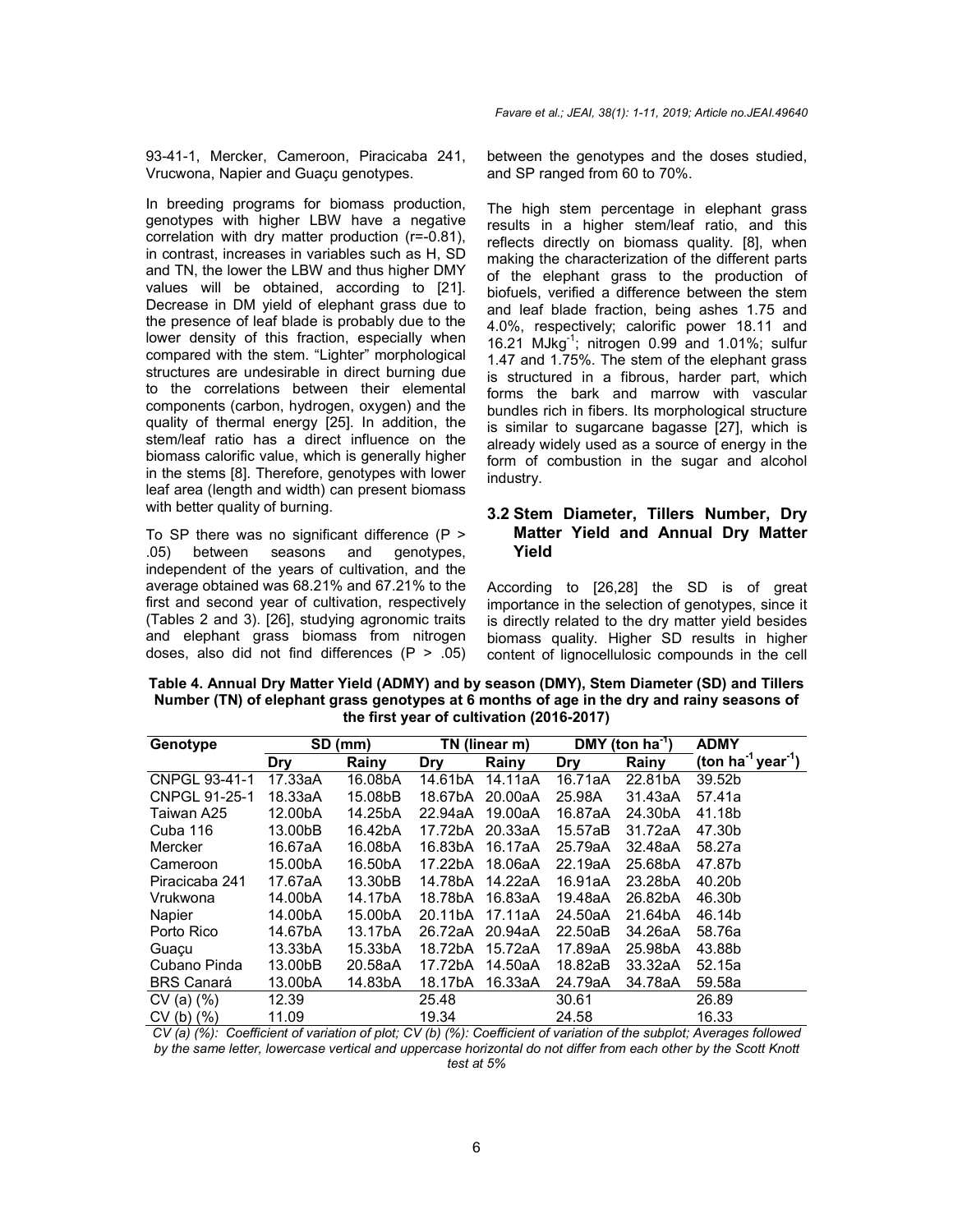| Genotype          |         | SD (mm) |            | TN (linear m) |            | DMY (ton $ha^{-1}$ ) | <b>ADMY</b>                              |
|-------------------|---------|---------|------------|---------------|------------|----------------------|------------------------------------------|
|                   | Dry     | Rainy   | <b>Dry</b> | Rainy         | <b>Dry</b> | Rainy                | (ton ha <sup>1</sup> year <sup>1</sup> ) |
| CNPGL 93-41-1     | 15.56aB | 22.33aA | 19.61cA    | 16.83bA       | 13.08aA    | 15.19aA              | 28.28a                                   |
| CNPGL 91-25-1     | 14.22aB | 21.33aA | 20.56bA    | 18.94aA       | 14.39aA    | 14.65aA 29.04a       |                                          |
| Taiwan A25        | 9.67aB  | 14.33bA | 26.67aA    | 21.44aB       | 12.26aA    | 10.64aA 22.90a       |                                          |
| Cuba 116          | 14.78aA | 17.00bA | 21.06bA    | 21.33aA       | 13.33aA    | 16.15aA 29.48a       |                                          |
| Mercker           | 15.67aA | 16.33bA | 15.56dA    | 15.39bA       | 16.86aA    | 20.31aA 37.18a       |                                          |
| Cameroon          | 15.22aA | 17.33bA | 21.44bA    | 9.56bB        | 18.38aA    | 13.47aA 31.85a       |                                          |
| Piracicaba 241    | 13.78aA | 17.00bA | 13.44dA    | 16.17bA       | 14.37aA    | 13.62aA 27.99a       |                                          |
| Vrukwona          | 14.33aA | 16.00bA | 18.50cA    | 12.44bB       | 16.00aA    | 16.38aA 32.38a       |                                          |
| Napier            | 12.89aB | 17.00bA | 21.39bA    | 13.50bB       | 14.63aA    | 12.15aA 26.79a       |                                          |
| Porto Rico        | 11.78aB | 17.67bA | 25.22aA    | 25.28aA       | 11.97aA    | 16.73aA              | 28.71a                                   |
| Guaçu             | 12.78aA | 15.67bA | 18.94cA    | 13.44bB       | 13.13aA    | 15.58aA              | 28.71a                                   |
| Cubano Pinda      | 12.56aB | 20.33aA | 18.56cA    | 12.39bB       | 12.27aA    | 16.48aA 28.75a       |                                          |
| <b>BRS Canará</b> | 13.67aA | 16.00bA | 17.39cA    | 13.56bA       | 16.79aA    | 19.69aA              | 37.18a                                   |
| CV(a)(%           | 15.07   |         | 27.06      |               | 30.21      |                      | 26.89                                    |
| $CV(b)$ $(\%)$    | 12.76   |         | 13.69      |               | 28.50      |                      | 16.33                                    |

**Table 5. Annual Dry Matter Yield (ADMY) and by season (DMY), Stem Diameter (SD) and Tillers Number (TN) of elephant grass genotypes at 6 months of age in the dry and rainy seasons of the first year of cultivation (2017-2018)**

*CV (a) (%): Coefficient of variation of plot; CV (b) (%): Coefficient of variation of the subplot; Averages followed by the same letter, lowercase vertical and uppercase horizontal do not differ from each other by the Scott Knott test at 5%*

wall. Thus, the reduction in the volatile fractions of the biomass as the hemicellulose, polysaccharides of lesser relevance in the composition of the oxidizer compared to the other fibrous fractions such as lignin and cellulose, due to the low thermal stability and the lower activation energy in the direct combustion. In addition, its presence increases ash generation during combustion [29,30].

When comparing the two seasons in the first year, the genotypes had no difference  $(P > .05)$ , excepting CNPGL 91-25-1 and Piracicaba 241 which showed a reduction in the SD during the rainy season ( $P < .05$ ) with values of 15.08 and 13.30 mm, inversely to Cuba 116 in the dry season (P < .05) with 13.0 mm (Table 4). In the dry season, the CNPGL 93-41-1, Piracicaba 241, CNPGL 91-25-1 and Mercker genotypes, were highlighted with higher SD ( $P < .05$ ). In the rainy season, only Cubano Pinda presented the largest SD ( $P < .05$ ) with 20.58 mm.

In the second year of cultivation, comparing both seasons, it is verified that in the rainy season there was a greater SD ( $P < .05$ ) to the CNPGL 93-41-1, CNPGL 91-25-1, Taiwan A 25, Napier, Porto Rico and Cubano Pinda genotypes (Table 5). In the rainy season, the CNPGL 93-41-1, CNPGL 91-25-1 and Cubano Pinda genotypes had the largest SD. There was no difference (P < .05) between the genotypes during the dry season and the mean was 13.61 mm.

The tillering is a characteristic of high heritability and interest in breeding programs, since the possibility of crossing [31], because it can contribute to obtain genotypes with higher dry matter yield [21]. When comparing both seasons in the first year of cultivation, there was no significant difference between the genotypes (Table 4). The Taiwan A 25 and Porto Rico genotypes had higher TN in the dry season (P <  $.05$ ), with 22.94 and 26.72 tiller linear  $\text{m}^{\text{-}1}$ , respectively.

In the rainy season, there was no statistical difference between genotypes with a mean of 16.17 tiller linear  $m<sup>-1</sup>$ . [32] observed higher TN, evaluating 80 elephant grass genotypes at different times. These authors contacted that TN varied between 22 and 91 for the genotypes Cana D'África and BAG-92, respectively, in the dry season, and from 26.1 to 72.6 tiller linear  $m^{-1}$ to genotypes Goiano and EMPASC 309 respectively, in the rainy season.

In the second year of cultivation, when comparing both seasons, the Taiwan A 25, Cameroon, Vrukwona, Napier, Guaçu and Cubano Pinda genotypes obtained higher TN (P < .05) in the dry season (Table 5). In the dry season, the best genotypes were Taiwan A 25 and Porto Rico with TN of 26.67 and 25.22, respectively. In the rainy season, the genotypes that presented higher NT  $(P < .05)$  were CNPGL91-25-1, Taiwan A25, Cuba 116 and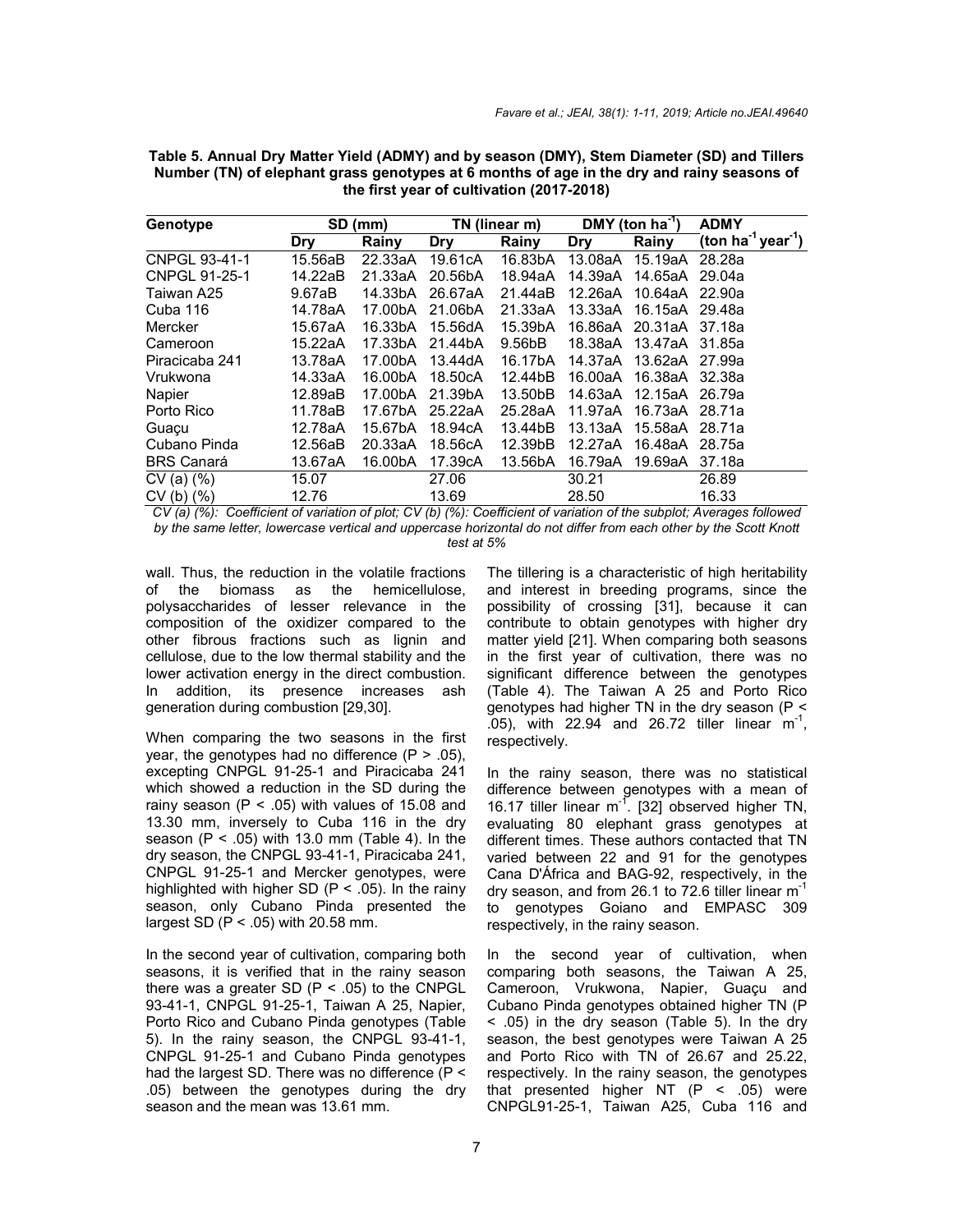Porto Rico with values ranging from 25.88 to 18.94 tiller linear  $m^{-1}$ .

However, it does not mean that genotypes that produce a high number of tillers will result in high dry matter yield for energy production via direct combustion. This variable is most useful to predict the potential of dry matter production [33]. According to [34], there are two canonical pairs with distinct slopes in the elephant grass, that is, when the plant grows more, it becomes smaller and with a smaller diameter. This results in plants with low fiber content and high nitrogen content culminating in low calorific power. Another aspect is that when the plant has less, its stems are more robust and the plants are higher, with high fiber contents, low nitrogen content and consequently high calorific value.

Comparing dry matter yield in the first year of cultivation between both seasons (Table 4), observed lower DMY to Cuba 116, Porto Rico and Cubano Pinda genotypes in the dry season. This may be a problem and indicate that these genotypes have low genotypic stability over the two seasons. In addition, they can interfere in the planning of the activities of a company that produces ecological firewood that will have a reduction in the production during the dry period.

During the dry season, there was no difference between the genotypes and the mean DMY was 20.38 ton  $\overline{DM}$  ha<sup>-1</sup>. Otherwise, in the rainy season, the genotypes that obtained the highest DMY (P < .05) were CNPGL 91-25-1, Cuba 116, Mercker, Porto Rico, Cubano Pinda and BRS Canará. It can be noticed that only in the rainy harvest, these genotypes showed yield above 30 ton DM ha<sup>-1</sup> harvest<sup>-1</sup>, that is, values above the yield obtained by eucalyptus (20 ton DM ha<sup>-1</sup>  $year<sup>-1</sup>$ ).

Regarding annual dry matter yield in the first year of cultivation (Table 4), there are promising genotypes with yield above 50 ton DM ha<sup>-1</sup> year<sup>-1</sup>. The BRS Canará, Porto Rico, Mercker, CNPGL 91-25-1 and Cubano Pinda genotypes were the ones that stood out the most with ADMY ranging from 52.15 to 59.58 ton DM ha<sup>-1</sup> year<sup>-1</sup> . Regarding to BRS Canará genotype, this was launched in 2012 by Embrapa to be used in the form of grass, with the harvest and supply in the form of forage to the animals, but we can see the double suitability of this genotype and can also be used for bioenergy production.

Genotype yield demonstrates why elephant grass stands out among energy crops [35], and

with total possibility of insertion into the Brazilian energy matrix consolidated by the use of sugarcane and eucalyptus, mainly by the amount of biomass produced and the production cycle [2]. [12], evaluating elephant grass cultivars in the Northeast region of Brazil, observed that BRS Canará and Cubano Pinda obtained ADMY ranging from 66.3 to 84.3 ton DM ha<sup>-1</sup> year<sup>-1</sup> at 6 months of cultivation.

In the second year of cultivation (Table 5), there was no difference  $(P > .05)$  to seasons and genotypes within each season, with mean DMY of 14.94 ton DM ha $^{-1}$  and mean ADMY of 29.94 ton DM ha<sup>-1</sup> year<sup>-1</sup>, that is, it occurred a 39.17% and 39.05% reduction, respectively. Nevertheless, it was verified that all the genotypes had dry matter yield higher than that obtained by eucalyptus (20 ton DM ha $^{-1}$  year $^{-1}$ ).

The reduction in dry matter yield per season and annual obtained in the second year of cultivation was due to reduction of soil fertility and not replacement of nutrients through fertilization, since after the last harvest, the reduction in nutrient contents P, K and OM (Table 2). A similar occurrence was verified by Ra et al. [36], because the mean DMY of eight elephant grass genotypes was 17.5 ton DM ha<sup>-1</sup> year<sup>-1</sup> (2012) and 2013), but decreased 6.4 ton DMM  $ha^{-1}$ (2013 and 2014), which was expected due to the reduction of natural soil fertility.

Elephant grass is naturally a grassland with high productive potential, either to animal feed or to energetic purposes, but the crop presents high extraction of nutrients from the soil, such as N, K, Ca and S, [37]. According Santos et al. [38], evaluating the nutrient removal in elephant grass pasture, observed that the yield of 30 ton DM  $ha^{-1}$  year<sup>-1</sup> provides extraction equivalent to 480 kg N ha<sup>-1</sup> year<sup>-1</sup>, 361 kg K<sub>2</sub>O ha year<sup>-1</sup> and 117 kg  $P_2O_5$  ha<sup>-1</sup> year<sup>-1</sup>. [39], evaluating elephant grass genotypes for energy production in the form of biomass, verified that the most extracted nutrients of the soil were potassium (310 kg) ), calcium (167 kg ha $^{-1}$ ), nitrogen  $(121 \text{ kg} \text{ ha}^{-1})$ , magnesium  $(79 \text{ kg} \text{ ha}^{-1})$  and  $phosphorus$  (41.4 kg ha<sup>-1</sup>), which are essential to better exploit the productive potential of the crop [40].

Thus, the economic exploitation of elephant grass for bioenergy production via direct combustion special attention should be given to the replacement of nutrients, in order to maintain or even increase the dry matter yield obtained in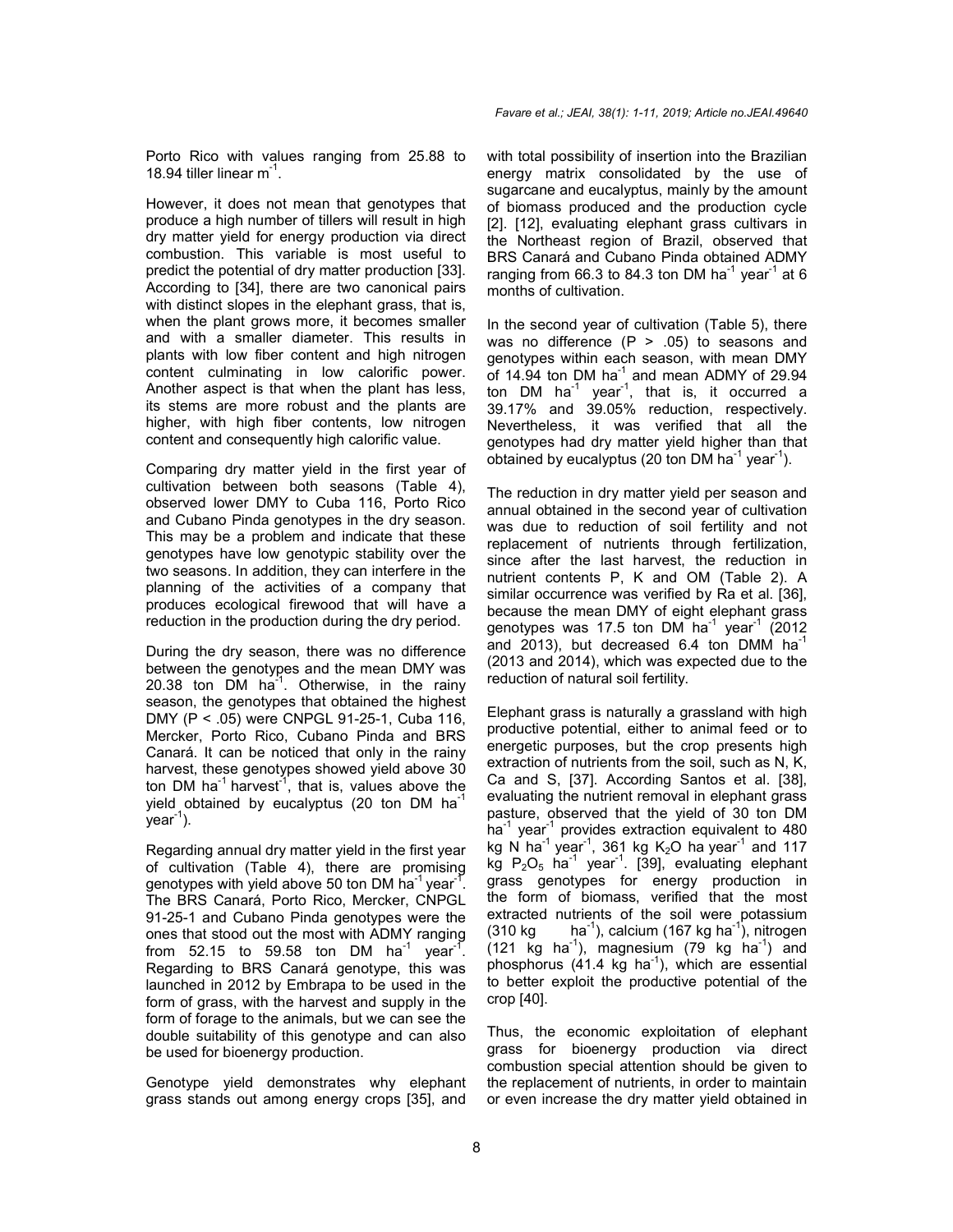the first year, in the following years that are want to produce.

## **4. CONCLUSION**

Elephant grass is an excellent alternative for energy purposes mainly due to high percentage of stem and dry matter yield, but maintenance of soil fertility is necessary to obtain satisfactory yields. According to the agronomic characteristics, the promising genotypes for direct burning are CNPGL 91-25-1, Cubano Pinda, BRS Canará, Porto Rico and Mercker.

# **ACKNOWLEDGEMENTS**

We are grateful to the Coordination of Research of People of Superior Level (CAPES), Federal University of Mato Grosso.

## **COMPETING INTERESTS**

Authors have declared that no competing interests exist.

# **REFERENCES**

- 1. Saidur R, Abdelaziz EA, Demirbas A, Hossain MS, Mekhilef S. A review on biomass as a fuel for boilers. Renewable and Sustainable Energy Reviews. 2011; 15(5).
- 2. Fontoura CF, Brandão LE, Gomes LL. Elephant grass biorefineries: Towards a cleaner Brazilian energy matrix? Journal of Cleaner Production. 2015;96:85-93.
- 3. Souza MCO, Corazza RI. From Kyoto protocol to Paris agreement: An analysis of global climate regime changes based on a study of the evolution of green gases emissions profiles. Desenvolvimento Meio Ambiente. 2017;42:52-80. Portuguese
- 4. Reis MC, Sabrinho SF, Ramalho MAP, Ferreira DF, Ledo FJS, Pereira AV. Allohexaploid pearl millet x elephantgrass population potentential for a recurrente selection program. Pesquisa Agropecuária Brasileira. 2008;43(2):195-199.
- 5. Chakraborty S, Aggarwal V, Mukherjee D, Andras K. Biomass to biofuel: A review on production technology. Asian Journal of Chemical Engineering. 2012;7:254-262.
- 6. Madakadze C, Masamvu TM, Radiotis T, Li J, Smith DL. Evaluation of pulp and paper making characteristics of elephant grass (*Pennisetum purpureum* Schum) and

switchgrass (*Panicum virgatum* L.). African Journal Environment Science and Technology. 2010;4:465-470.

- 7. Santos CC, Souza W, Sant'anna C, Brienzo M. Elephant grass leaves have lower recalcitrance to acid pretreatment than stems, with higher potential for ethanol production. Industrial. Crops & Products. 2018;111:193-200.
- 8. Mohammed IY, Abakr YA, Kazi FK, Yusup S, Alshareef I, Chin SA. Comprehensive Characterization of Napier Grass as a Feedstock for Thermochemical Conversion. Energies. 2015;8:3403-3417. DOI: 10.3390/en8053403
- 9. Morais RF, Quesada DM, Reis VM, Urquiaga S, Alves BJR, Boddey RM. Contribution of biological nitrogen fixation to elephant grass (*Pennisetum purpureum* Schum.). Plant and Soil. 2011;349:1-12.
- 10. Liu S, Abrahamson LP, Scott GM. Biorefinery: Ensuring biomass as a sustainable renewable source of chemicals, materials, and energy. Biomass Bioenergy. 2012;39:1-4.
- 11. Samson R, Mani S, Boddey R, Sokhansanj S, Quesada D, Urquiaga S, Reis V, Ho Lem C. Perennial grasses for developing a global bioheat industry, CRC Critical Reviews. Plant Science. 2005;24: 461e495.

Available:http://dx.doi.org/10.1080/073526 80500316508

- 12. Marafon AC, Santiago AD, Camara TM, Rangel JHA, Amaral AFC, Lêdo FJS, Bierhals AN, Paiva HL. Production potential and quality of elephantgrass biomass for energy purposes. Aracaju: Embrapa Tabuleiros Costeiros. 2014;6. (Technical Circular) Portuguese
- 13. Quirino WF, Vale AT, Andrade APA, Abreu VLS, Azevedo ACS. Calorific power of wood, materials, and ligno-cellulosic materials. Revista da Madeira. 2005;89: 100-106.
- 14. Seguchi HJM, Vicente NG, Mazzarella VNG, Ferreira PH, Katayama MT. Cost of production of elephant grass and eucalyptus compacted in bripells and briquets, using solar and induced drying. Revista Brasileira de Energias Renováveis. 2017;6(2):228-244. Portuguese
- 15. Pereira AV, Lédo FJS, Machado JC, Kurumi BRS, Capiaçu BRS. New elephant grass cultivars for grazing and cut-andcarry system. Crop Breeding and Applied Biotechnology. 2017;17:59-62.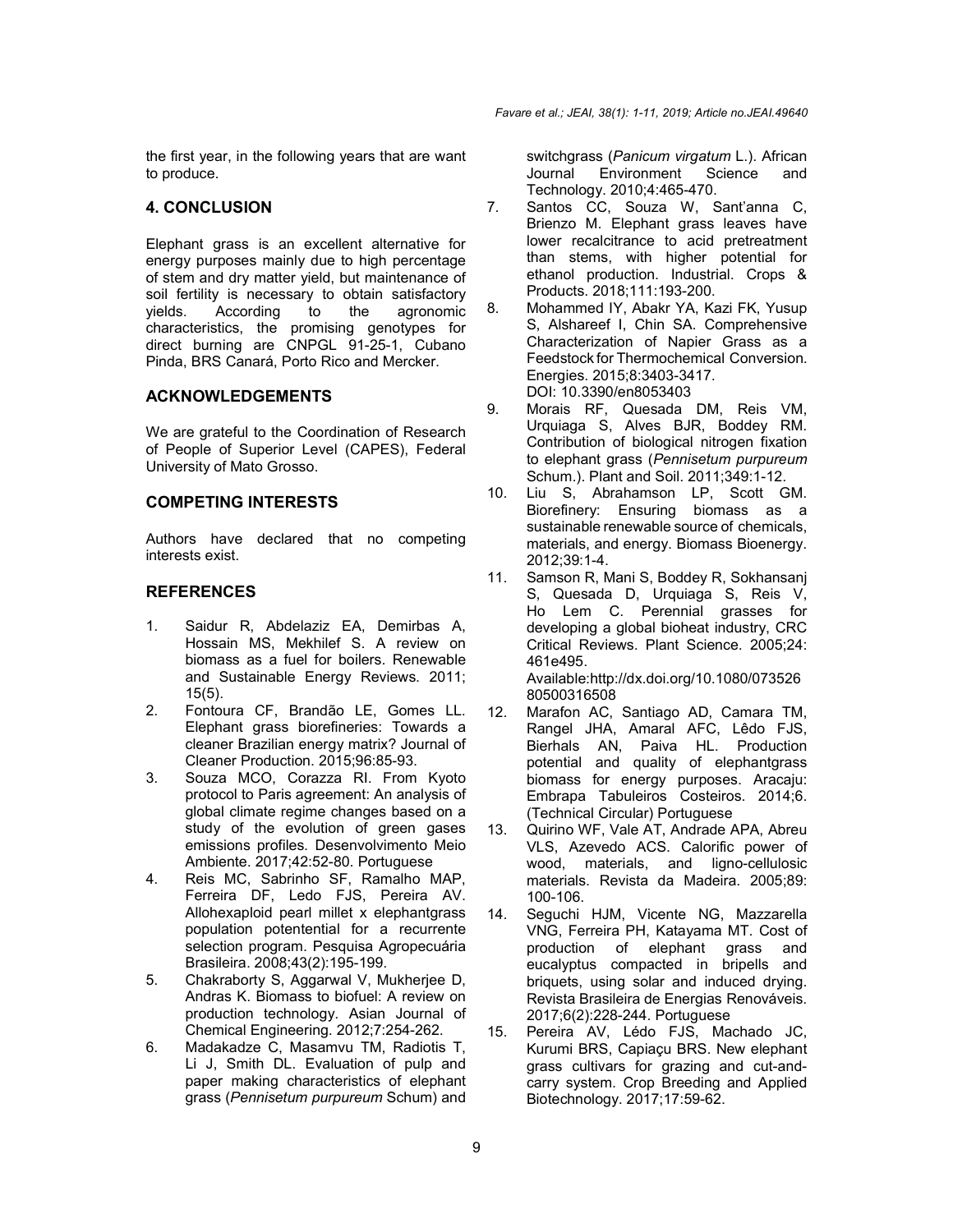- 16. Marafon AC, Santiago AD, Machado JC, Guimarães VS, Paiva HL. Biomass production in tropical grasses with energy potential. Aracaju: Embrapa Tabuleiros Costeiros. (Research and Development Bulletin, 132). Portuguese. 2017;19.
- 17. Rocha JRASC, Machado JC, Carneiro PCS, Carneiro JC, Resende MDV, Pereira AV, Carneiro JES. Elephant grass ecotypes for bioenergy production via direct combustion of biomass. Industrial Crops and Products. 2017;95:27- 32.
- 18. Ribeiro AC, Guimarães PTG, Alvarez VVH. Recommendations for the use of correctives and fertilizers in Minas Gerais: 5<sup>th</sup> Approach. Vicosa: Comissão de Fertilidade do Solo do Estado de Minas Gerais – CFSEMG; 1999. Portuguese
- 19. Banzato DA, Kronka SN. Agricultural Experimentation. 2. ed. Jaboticabal: FUNEP. 1992;247. Portuguese
- 20. Mota VJG, Reis ST, Sales ECJ, Rocha Júnior VR, Oliveira FG, Walker SF, Martins CE, Cóser AC. Irrigation slides and nitrogen rates on elephant grass pasture in the dry season of the year in northern Minas Gerais. Brazilian Journal of Animal Science. 2010;39(6):1191-1199.
- 21. Menezes BRS, Daher RF, Gravina G de, Amaral Júnior AT, Oliveira AV, Schneider LA, Silva VB. Correlations and trail analysis in elephant grass for energy purposes. Brazilian Journal of Agricultural Sciences. 2014;9(3):465-470. Portuguese
- 22. Paciulo DSC, Gomide JA, Ribeiro KG. Nitrogen fertilization of elephant grass cv. Mott. 1. Forage yield and morphophysiological characteristics when reaching 80 and 120 cm in height. Brazilian Journal of Animal Science. 1998;27(6):1069-1075.
- 23. Obernberger I, Brunner T, Barnthaler G. Chemical properties of solid biofuels – significance and impact. Biomass & Bioenergy. 2006;30:973–82.
- 24. Ferreira EA, Abreu JG, Martinez JC, Braz TGS, Ferreira DP. Cutting ages of elephant grass for chopped hay production. Pesquisa. Agropecuária Tropical. 2018;48(3):245-253. Portuguese
- 25. Garcia DP, Caraschi JC, Ventorim G, Viera FHA, Protásio TP. Comparative energy properties of torrefied pellets in relation to pine and elephant grass a pellets. Bioresources. 2018;13(2):2898-2906.
- 26. Oliveira LF, Daher RF, Menezes BRS, Vivas M, Rocha AS, Ponciano NJ, Junior

ATA, Arauo MSB, Pereira TNS, Silva VB. Genetic diversity of elephant grass (*Cenchrus purpureus* [Schumach.] Morrone) for energetic production based on quantitative and multi-category traits. Chilean Journal of Agricultural Research. 2017;77(1).

- 27. Quesada DM, Boddey RM, Reis VM, Urquiaga S. Qualitative parameters elephant grass genotypes (*Pennisetum purpureum* Schum.) studied for the production of energy from biomass. Embrapa: Seropédia; 2004. (Technical Circular 8). Portuguese
- 28. Silva VB, Daher RF, Menezes BS, Gravina GA, Araújo MSB, Junior ARC, Cruz DP, Almeida BO, Tardin D. Selection among and within full-sib families of elephant grass for energy purposes. Crop Breeding and Applied Biotechnology. 2018;18:89- 96.
- 29. Oliveira LF, Daher RF, Menezes BRS, Vivas M, Rocha AS, Ponciano NJ, Junior ATA, Arauo MSB, Pereira TNS, Silva VB. Genetic diversity of elephant grass (*Cenchrus purpureus* [Schumach.] Morrone) for energetic production based on quantitative and multi-category traits. Chilean Journal of Agricultural Research. 2017;77(1).
- 30. Chen Z, Hu M, Zhu X, Guo D, Liu S, Hu Z, Xiao B, Wang J, Laghari M. Characteristics and kinetic study on pyrolysis of five lignocellulosic biomass via thermogravimetric analysis. Bioresource Technology. 2015;192:441–50.
- 31. Van De Velden M, Baeyens J, Brems A, Janssens B, Dewil R. Fundamentals, kinetics and endothermicity of the biomass pyrolysis reaction. Renewable Energy. 2015;35(1):232–242.
- 32. Silva VQR, Daher RF, Gravina GA, Lédo FJ, Tardin FD, Souza MC. Combinatory capacity of elephant grass based on morphoagronomic characters. Animal Industry Bulletin. 2014;71(1):63-70.
- 33. Scheneider LSA, Daher RF, Menezes BRS, Freitas RS, Sousa LB. Selection of elephant grass genotypes for forage production. Journal of Agricultural Science. 2018;10(12):42-52.
- 34. Daher RF, Pereira AV, Pereira MG, Lédo FJS, Amaral Junior AT, Rocabado JMA, Ferreira CF, Tardin FD. Forage trait analysis of elephant grass (*Pennisetum purpureum* Schum.). Rural Science. Santa Maria. 2004;34:1531-1535.